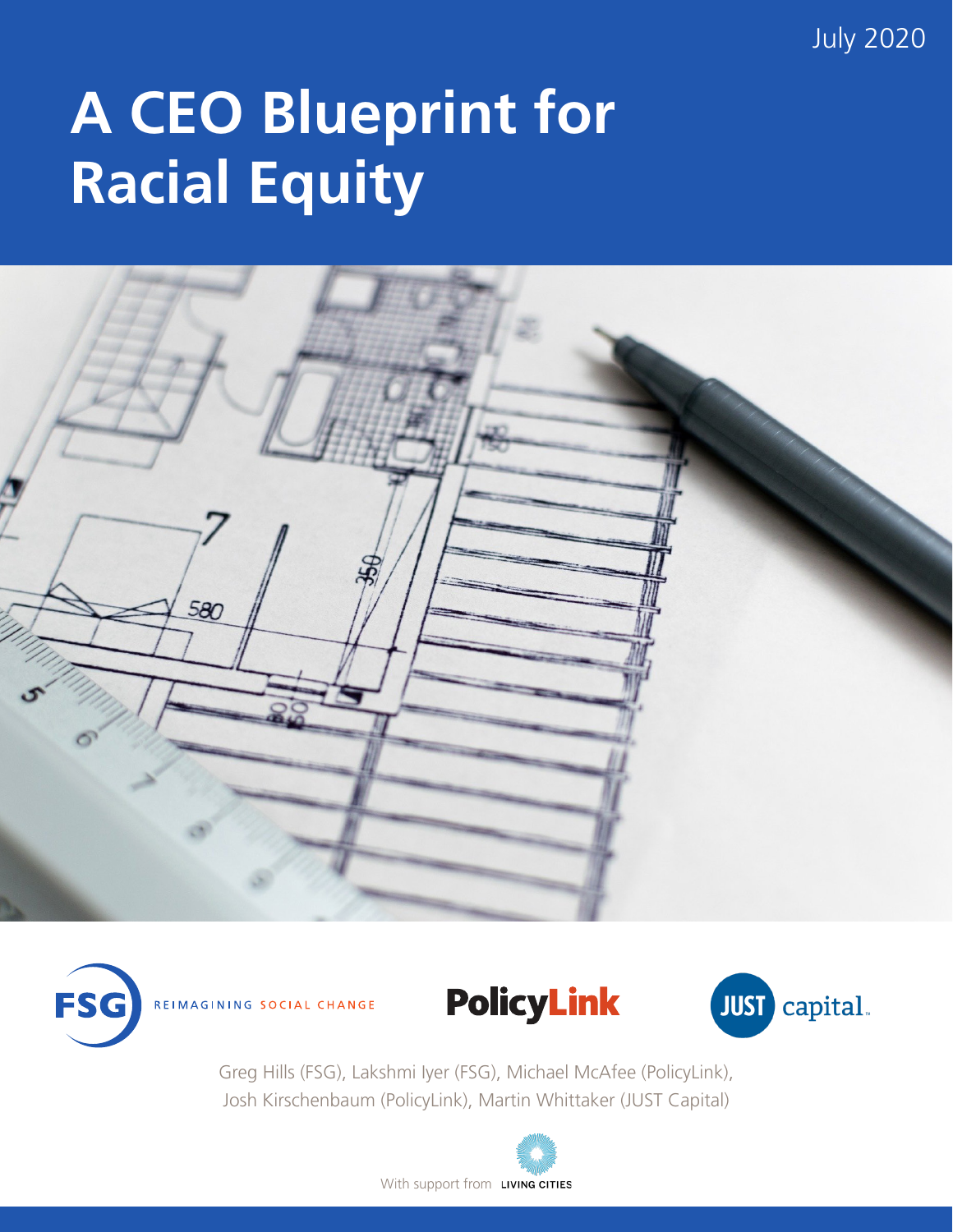# HOW WILL YOUR COMPANY'S LEGACY BE DEFINED?

The courageous antiracist movement sweeping across the world has called into question the *American legacy*. We have a choice now either to continue the legacy of systemic racism, racialized violence, and devastating inequity we were handed by generations before us, or to build a new legacy of a healthy, inclusive democracy that we will leave the next generation.

Corporate leaders have a particularly powerful role to play in replacing racist structures, many of which have benefited those at the top, with policies that bring us closer to *racial equity*—defined as "just and fair inclusion into a society in which all can participate, prosper, and reach their full potential."

It has been encouraging to see many corporations take early steps toward addressing racial injustice in recent weeks. The cascade of "**[statements of support](https://www.fastcompany.com/90511569/george-floyd-protest-ceos-and-business-leaders-respond-to-nationwide-civil-unrest)**" for Black lives that have poured forth from Fortune 500 corporations is a necessary—albeit insufficient—step toward progress.

In recent years, similar statements of corporate solidarity had been enough to give corporations breathing room until the anger over Freddie Gray's death or Eric Garner's death or Sandra Bland's death fell off the nation's front pages. Then everything reverted to the way it had always been. Those earlier statements were just a bridge back to the familiar, comfortable, and nonthreatening status quo.

Today, though, the passion of these protests has a staying power and moral force we haven't seen in decades. The COVID-19 pandemic and its **[disparate health and economic impact](https://www.cdc.gov/coronavirus/2019-ncov/need-extra-precautions/racial-ethnic-minorities.html)** on Black communities have brutally exposed the full breadth of widespread structural racism, and public opinion has swung heavily in favor of meaningful change. According to **[recent polling](https://justcapital.com/polling/)** conducted by JUST Capital, roughly 75–85 percent of Americans strongly believe that companies should not only be publicly condemning structural racism, racial injustice, and police violence, but that they should be taking concrete steps to create a more equitable future going forward.

Let's be honest: America's current economic structures and institutions are simply incompatible with a commitment to Black lives and racial justice. Inequality is baked deep into our current capitalist society which has "produced extreme wealth for owners and daily insecurity for workers," **[according to Darren Walker](https://www.fordfoundation.org/ideas/ford-forum/the-future-of-philanthropy/from-generosity-to-justice/)**, president of the Ford Foundation, in his book *From Generosity to Justice*. He further states, "These inequalities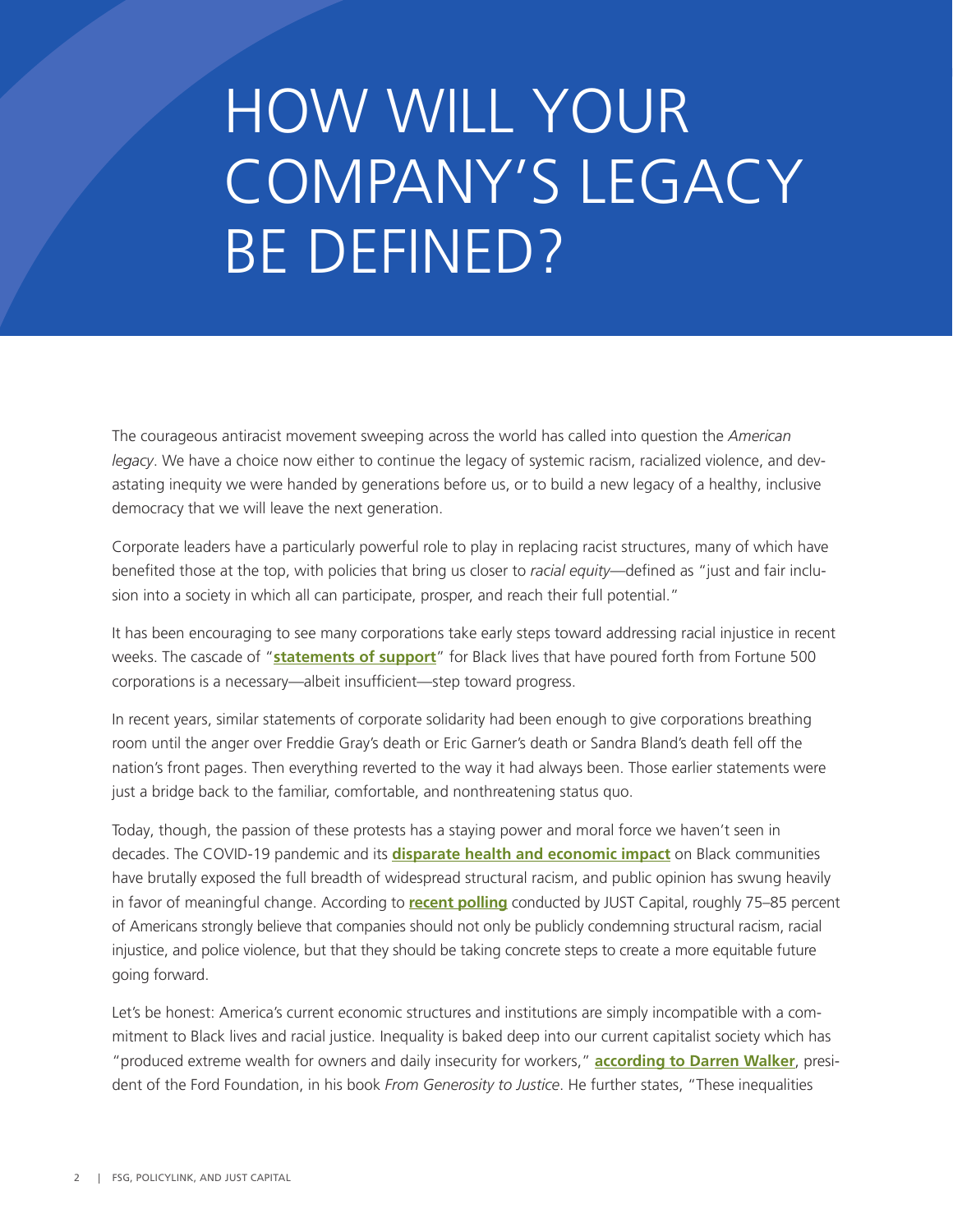reflect the fact that some people have a fuller experience of basic human rights than others do. As a result, these 'others' have less access to democracy, social and economic mobility, and their own human dignity."

**The public is demanding moral and economic leadership within the corporate sector that focuses on leaving the next generation of Americans a more equitable legacy than we were given.** 

#### **That is why we are calling on corporations to be greater than their statements.**

### **All CEOs need to ask themselves:**  *What is the legacy I want to leave? What is the legacy I want to contribute to?*

In 2017, FSG and PolicyLink conducted research on the **[Competitive Advantage of Racial Equity](https://www.fsg.org/publications/competitive-advantage-racial-equity)** and argued that the demographic shifts in the United States (where already a majority of youth are people of color) require companies to proactively redesign their products, services, and operations to succeed in the future ahead. Three years later, we realize that these recommendations were just the first steps necessary to address the underlying root causes of inequality and injustice that have led to the outrage and uprising on the streets today.

Now, as the nation confronts this racial equity moment, we offer the beginnings of a blueprint to help companies understand and address both the intended and unintended consequences of all their products, policies, and practices on people of color, and by extension, the nation. The blueprint maps to the public's stated priorities for corporate leadership, as defined by six years of public polling by JUST Capital, covering over 100,000 Americans, as well as the research and insights from PolicyLink and FSG's work on the Competitive Advantage of Racial Equity.

The blueprint provides actions in three key domains: 1) inside the company, 2) within the communities where the companies are headquartered and conduct business, and 3) at the broader societal level. Across these domains, companies have the potential to significantly influence racial justice by redesigning their "businessas-usual" practices and policies. While some of these actions may open companies up to new, expanded markets of color, others may require companies to reevaluate their priorities and even their core business assumptions.

Based on FSG and PolicyLink research and experience, it is apparent that to drive meaningful change, all businesses must conduct a racial equity audit and share that assessment. This assessment should take a hard look at how a company and its industry have benefited from racist systems, and should include a vision and concrete plans for how the company will repair those systems to support a liberating, antiracist culture. Creating a future that is better than our past means first understanding how we got to the present, and sharing this publicly is a way to begin building authentic relationships with communities and stakeholders.

The set of actions featured below are meant to be a starting place to catalyze conversations and action plans that we will build upon with additional experts in the weeks and months ahead.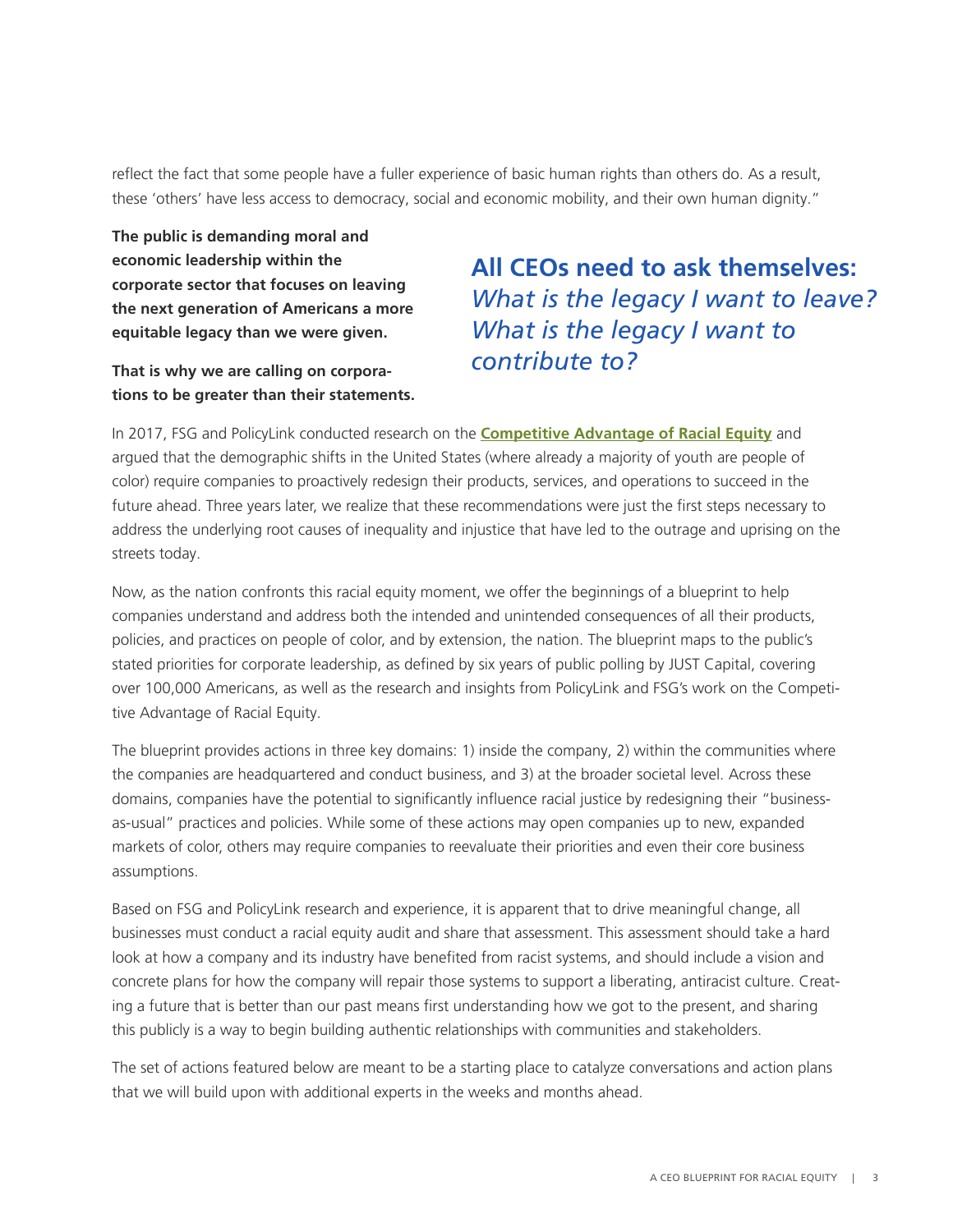#### INSIDE THE COMPANY

**[According to JUST Capital](https://justcapital.com/polling/)**, more than 80 percent of Black Americans, and in some cases close to 90 percent, say it is very important for companies to pay a living wage, commit to diverse hiring and apprenticeships, and create a diverse supplier pipeline. As companies consider what racial equity means within their workforce and internal operations, we know that each business is different, but the core point is this: Race and economics are inextricably linked. Corporate leaders must both design antiracist policies that create racial equity through workplace policies, products, and supplier relationships, and simultaneously look at existing practices on wages, benefits, access to capital, and other internal policies that may be disproportionately impacting Black and Brown stakeholders and communities. Companies can:

#### Design HR policies and practices that are actively antiracist, not merely "not racist"

- Collect and publicly share racial equity data on compensation (e.g. EEO-1 Component 1 and **[Component 2](https://www.jdsupra.com/legalnews/eeoc-closes-eeo-1-component-2-pay-data-98472/)** type data) for all personnel, leadership, and board members on an annual basis
	- » Conduct a pay equity audit across all positions and levels by race, ethnicity, and gender; identify and correct any pay gaps; and release the results publicly
	- » Conduct a living wage audit to determine whether employees and on-site contract workers earn enough to cover the cost of local basic monthly expenses, including housing, food, health care, and transportation; increase wages to ensure all workers earn a living wage
- Pay living wages to employees at all levels
- Ensure all employees can vote by providing paid time off on election days
- Extend benefits—paid sick, family, and medical leave; retirement savings vehicles; health insurance; and regular scheduling, among others—to all employees regardless of part-time status
- Set specific targets to hire, retain, and promote a diverse workforce, leadership, and board that mirrors the diversity of the nation; publicly disclose diversity and equity targets
- Provide wealth-building benefits (e.g., 401Ks, ESOPs, access to bank accounts, and other wealth-building platforms so that workers can avoid predatory check-cashing, etc.) to all employees, particularly those on the frontline
- Adopt advancement practices that serve employees of color at all levels of the company, with a particular focus on frontline workers of color, who have been harmed by business as usual
- Provide ongoing racial implicit bias training to board, leadership, and employees
- Create, maintain, and track an antiracist culture of belonging
- Contribute to updating ESG and accounting metrics to ensure that they actively drive racial equity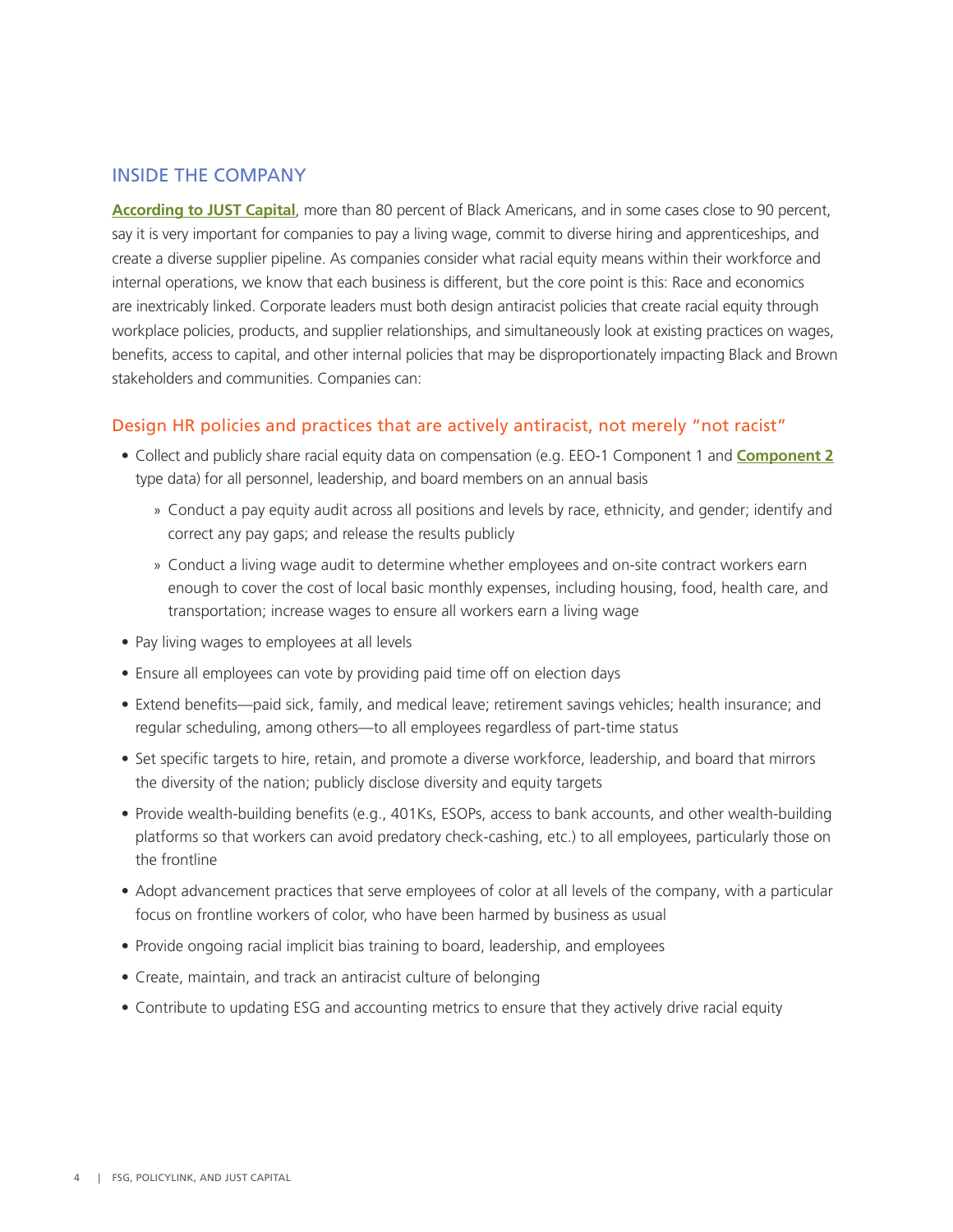#### Expand worker power and voice

- Allow workers to organize and share their concerns and ideas with management in a respectful and meaningful way
- End the use of mandatory arbitration agreements, ensuring workers can fully realize their rights in the workplace
- Create board positions for workers of color
- Create grievance mechanisms for employees to report instances of discrimination
- Provide additional antiracist training to those responsible for handling grievances

#### Design products and services that center racially equitable outcomes

- Actively analyze and discontinue products, capital, and services that explicitly harm communities of color (e.g. predatory credit card lending)
- Actively analyze the implicit and unintended impact of your products, capital, and services on consumers of color so that you can redesign or discontinue those products (ask questions like: Is your grocery delivery service only accessible to predominantly White zip codes and leaving out lower-income Black zip codes that are often food deserts? Is your AI software running photo recognition software that exhibits racial bias? Is everyone able to equally access what you are creating or providing?)
- Invest in inclusive R&D (dollars, partner organizations, and staff) so that the business can actively address racial inequities (e.g., banks create products that reduce the racial wealth gap; pharmaceutical companies develop innovative solutions to reduce health inequities experienced by people of color)

#### Design operations and supply chain to center on racial equity

- Collect and publicly share data on suppliers of color as a portion of your overall supply chain
- Assess underlying causes inhibiting the growth of suppliers of color and actively collaborate with peer companies to strengthen the ecosystem of suppliers of color
- Proactively assess and discontinue prison and forced labor in supply chains
- Eliminate internal policies that prevent small businesses of color to be part of the supply chain
- Establish operation standards for all suppliers, helping to ensure equity in the workplaces that support your company (e.g., developing strict standards for equity similar to those common in the apparel industry for child and forced labor)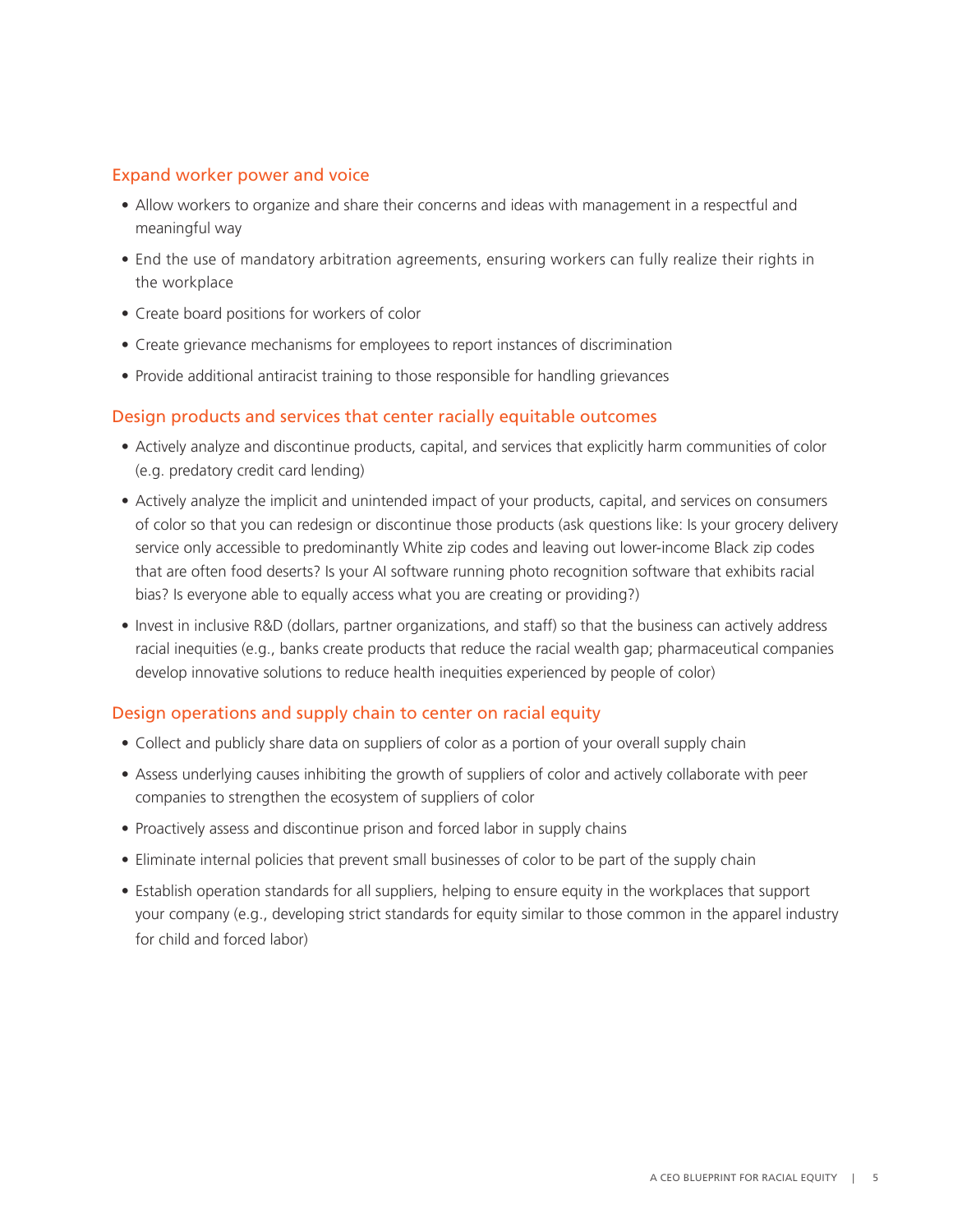#### WITHIN THE COMMUNITY

Structural and institutional racism is deeply embedded in the ways cities, neighborhoods, and communities are organized, forcing many people of color into segregated communities that are isolated from opportunities and access to infrastructure like quality transportation, housing, health care, and education. In fact, one of the **[key predictors](https://www.rwjf.org/en/library/interactives/whereyouliveaffectshowlongyoulive.html)** of life outcomes and access to opportunity is the ZIP code in which one lives. This comes at a high cost: poorer health and life outcomes for those families coupled with a direct impact on their ability to be productive employees, customers, and local stakeholders.

Business leaders, especially those in HR, philanthropic, and operational roles, need to authentically understand the impacts of this racialized historical context if their actions are to truly drive change. Further, they should align with public sentiment and use their influential voice and resources with local governments and community organizations to improve outcomes for communities of color. They can:

#### Redesign corporate philanthropy to address structural problems

- Assess and repair the extent to which philanthropic programs and grants are actively addressing root causes of racial inequity and going beyond providing charity for communities of color
- Assess and increase the extent to which philanthropic dollars support organizations led by people of color

#### Advocate for local policies that address structural inequities

- Advocate for local policy changes that improve outcomes for employees, customers, and communities of color—even when those policies may not be squarely in your industry (e.g., a large health care provider can advocate for a policy that improves the quality of housing, recognizing the link between housing and health; a retail grocery chain can advocate for improved public transportation as they see its impact on employees)
- Support and advance justice and liberation policies for people of color in the company's hometowns, (e.g., policies to advance community safety; the elimination of segregation and public education)

#### Support environmental justice

• Mitigate the environmental impact of your operations specifically on communities of color by establishing a plan to mitigate these impacts, as there is sufficient evidence that **[communities of color are most](https://www.law.nyu.edu/centers/state-impact/press-publications/expert-commentary/environmental-justice-juneteenth-2019)  [impacted by environmental harm](https://www.law.nyu.edu/centers/state-impact/press-publications/expert-commentary/environmental-justice-juneteenth-2019)**

#### AT THE SOCIETAL LEVEL

One of the biggest disconnects in the social contract for corporations today is how companies lobby with the federal government to advance their needs over society's. Structural racism is dangerously insidious; it dominates our public policies, governance institutions, and societal culture, perpetuating inequities for all people of color. We are seeing the legacy of federally supported policies like redlining and Jim Crow laws even today.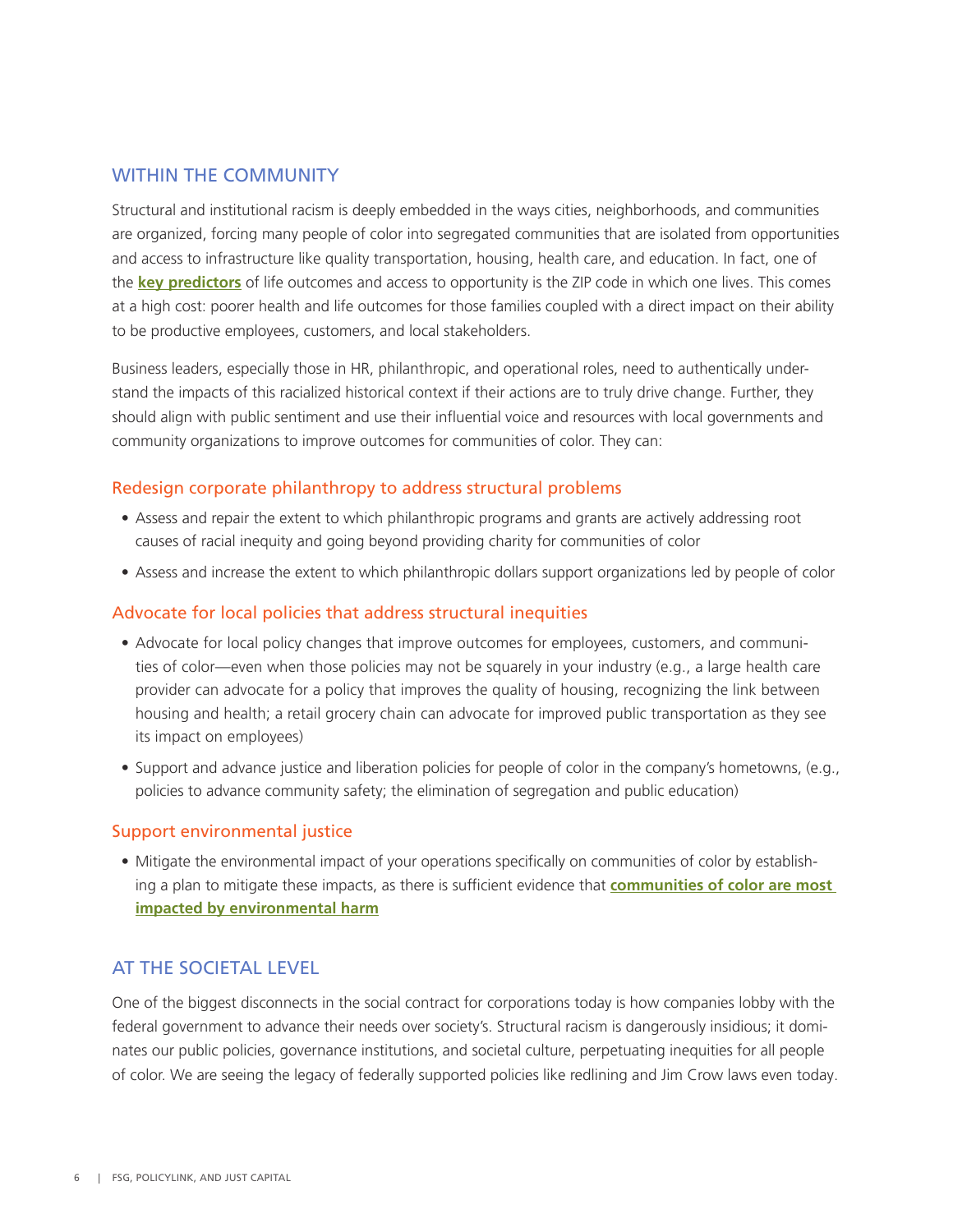As CEOs increasingly are seen as civic representatives, and as the **[public increasingly demands](https://justcapital.com/polling/)** that they take a stance on critical societal issues, companies need to reconsider their lobbying strategies and capital deployment, addressing and advancing stakeholder capitalism and racial equity. This encompasses:

#### National-level public policy, lobbying, and advocacy

- Use the corporate lobbying infrastructure to reduce racialized inequality conditions for communities of color (e.g., supporting policies for ensuring voting access, rebuilding infrastructure, protecting consumers, rebuilding the safety net, achieving universal health care coverage, achieving criminal justice reform, preventing use of prison labor, and making the police more accountable)
- End active lobbying for public policies that result in exacerbating racial inequalities (e.g., lobbying against minimum wage increases or lobbying for lower corporate tax rates)
- Ensure and advocate for complete transparency and reporting in all political giving

#### **Investments**

- Commit to a more inclusive impact investing and venture capital model that promotes diverse investment teams, supports Black entrepreneurs, and invests in businesses that benefit Black markets
- For companies that provide capital, conduct a diversity assessment of all investments
- Place assets with **[Community Development Finance Institutions \(CDFIs\)](https://www.cdfifund.gov/Pages/default.aspx)** and other minority-led depository institutions and money managers
- Invest directly in low-income communities of color
- Use capital reserves for mission-related investments aligned to the vision of the company to advance equitable outcomes
- Commit to no stock buy-backs until all employees have family-supporting wages and benefits

#### Communications that advance racial equity

- Assess internal and external communications and advertising to ensure they do not reinforce racial stereotypes
- Elevate the voices of non-White employees in external communications
- Create partnerships with organizations led by people of color
- Use your corporate and leadership voice to serve as an ally, educate consumers, and inspire action (e.g., using advertising dollars to encourage customers to confront racism)